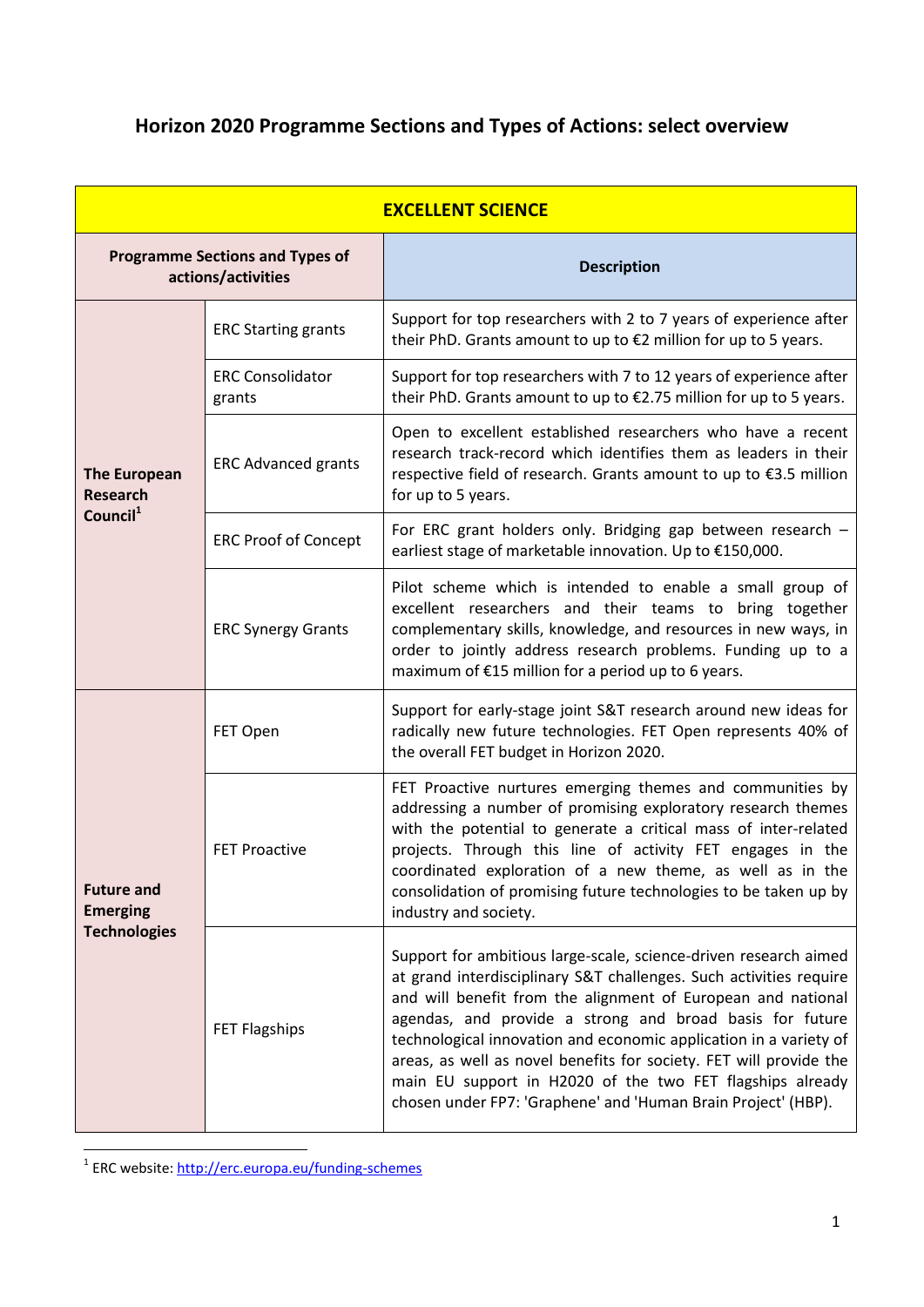| Marie-<br>Sklodowska-<br><b>Curie Actions</b>                             | <b>MSCA Innovative</b><br><b>Training Networks</b><br>(ITN)                               | ITN supports competitively selected joint research training<br>and/or doctoral programmes, implemented by partnerships of<br>universities, research institutions, research infrastructures,<br>businesses, SMEs, and other socio-economic actors from<br>different countries across Europe and beyond. Duration of<br>support: 3-36 months                                                                                                                                                                                                                                                                                            |
|---------------------------------------------------------------------------|-------------------------------------------------------------------------------------------|---------------------------------------------------------------------------------------------------------------------------------------------------------------------------------------------------------------------------------------------------------------------------------------------------------------------------------------------------------------------------------------------------------------------------------------------------------------------------------------------------------------------------------------------------------------------------------------------------------------------------------------|
|                                                                           | <b>MSCA Research and</b><br><b>Innovation Staff</b><br>Exchange (RISE)                    | RISE supports short-term mobility of research and innovation<br>staff at all career levels, including also administrative and<br>technical staff. It is open to partnerships of universities, research<br>institutions, and non-academic organisations both within and<br>beyond Europe. Participants in RISE shall be established in at<br>least three different countries of which at least two must be EU<br>Member States or Associated Countries. Duration of support: 1-<br>12 months.                                                                                                                                          |
|                                                                           | Individual fellowships<br>$(IF)$ :<br>European Fellowships                                | Support is foreseen for individual, trans-national fellowships<br>awarded to the best or most promising researchers for<br>employment in EU Member States or Associated Countries,<br>based on an application made jointly by the researcher and host<br>organisation in the academic or non-academic sectors. European<br>Fellowships are held in EU Member States or Associated<br>Countries and are open to researchers either coming to Europe<br>or moving within Europe. The grant usually covers salary, a<br>mobility allowance, research costs and overheads for the host<br>institution. Duration of support: 12-24 months. |
|                                                                           | Individual fellowships<br>$(IF)$ :<br>European Fellowships-<br><b>Reintegration Panel</b> | Support for return and reintegration of researchers into a longer<br>term research position in Europe. Duration of support: 12-24<br>months.                                                                                                                                                                                                                                                                                                                                                                                                                                                                                          |
|                                                                           | Individual fellowships<br>$(IF)$ :<br>Global Fellowships                                  | Global Fellowships are based on a secondment to a third country<br>and a mandatory 12 month return period to a European host.<br>Duration of support: 12-24 months for the outgoing phase plus<br>12 month return phase in Europe.                                                                                                                                                                                                                                                                                                                                                                                                    |
|                                                                           | Co-funding of regional,<br>national and<br>international<br>programmes<br>(COFUND)        | The MSCA offer additional funding to regional, national and<br>international programmes for research training and career<br>development. COFUND programmes encourage the movement of<br>researchers across borders and provide good working conditions.<br>The scheme can support doctoral and fellowship programmes.<br>Participants in COFUND shall be legal entities established in an<br>EU Member State or Associated Country that fund or manage<br>doctoral programmes or fellowship programmes for researchers.<br>Duration of support: minimum 3 months.                                                                     |
| <b>European research infrastructures</b><br>(including e-Infrastructures) |                                                                                           | Activities<br>developing<br>aim<br>the<br>European<br>research<br>at<br>infrastructures for 2020 and beyond, fostering their innovation<br>potential and human capital and reinforcing European research<br>infrastructure policy.                                                                                                                                                                                                                                                                                                                                                                                                    |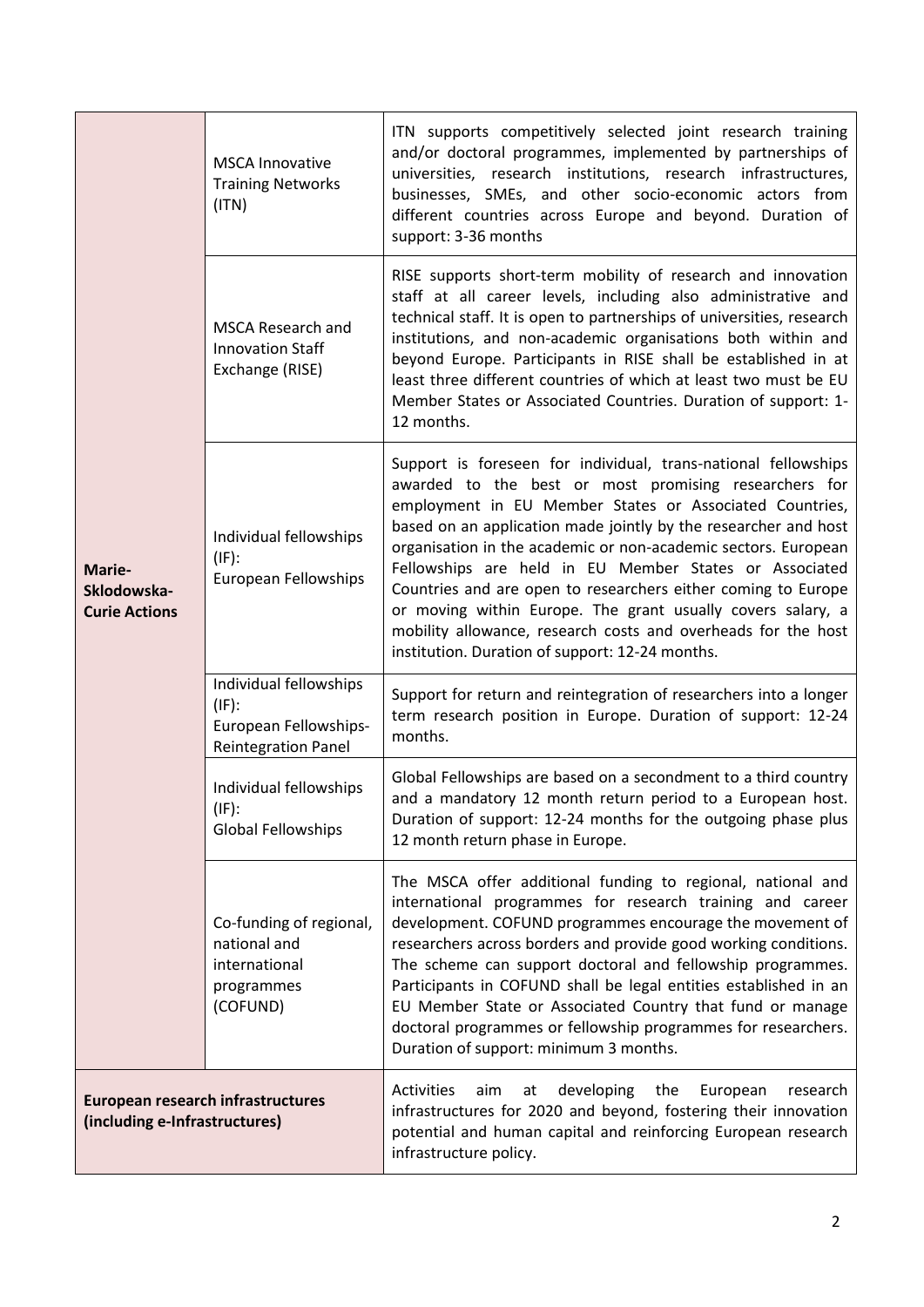| <b>INDUSTRIAL LEADERSHIP</b>                                                                                                |                                                                                                                                                                                                                                                                                                                                                                                                                                                                                                                                                                                                                                    |  |  |  |
|-----------------------------------------------------------------------------------------------------------------------------|------------------------------------------------------------------------------------------------------------------------------------------------------------------------------------------------------------------------------------------------------------------------------------------------------------------------------------------------------------------------------------------------------------------------------------------------------------------------------------------------------------------------------------------------------------------------------------------------------------------------------------|--|--|--|
| <b>Programme Sections</b>                                                                                                   | <b>Description</b>                                                                                                                                                                                                                                                                                                                                                                                                                                                                                                                                                                                                                 |  |  |  |
| Leadership in Enabling and Industrial<br><b>Technologies</b>                                                                | Dedicated support for research, development and demonstration<br>and, where appropriate, for standardisation and certification, on<br>information<br>and<br>communications<br>technology<br>$(ICT)$ ,<br>nanotechnology, advanced materials, biotechnology, advanced<br>manufacturing and processing and space.                                                                                                                                                                                                                                                                                                                    |  |  |  |
| Access to risk finance                                                                                                      | This section will help companies and other types of organisation<br>engaged in research and innovation to gain easier access, via<br>financial instruments, to loans, guarantees, counter-guarantees<br>and hybrid, mezzanine and equity finance. Firms and other<br>entities located in an EU Member State or Associated Country are<br>eligible as beneficiaries.                                                                                                                                                                                                                                                                |  |  |  |
| <b>Innovation in SMEs</b>                                                                                                   | Provides SME-tailored support to stimulate all forms of<br>innovation in SMEs, targeting those with the potential to grow<br>and internationalise across the single market and beyond.<br>'Innovation in SMEs' includes the SME instrument, for which<br>budget is allocated in the Societal Challenges and Leadership in<br>Enabling and Industrial Technologies, the support to the<br>EUREKA/Eurostars initiative that provides<br>funding<br>for<br>transnational collaborative projects of research-intensive SMEs<br>and various actions that aim at developing and providing better<br>innovation support services to SMEs. |  |  |  |
| <b>SOCIETAL CHALLENGES</b>                                                                                                  |                                                                                                                                                                                                                                                                                                                                                                                                                                                                                                                                                                                                                                    |  |  |  |
| <b>Programme Sections</b>                                                                                                   | <b>Description</b>                                                                                                                                                                                                                                                                                                                                                                                                                                                                                                                                                                                                                 |  |  |  |
| Health, Demographic Change and<br>Wellbeing                                                                                 | Responding to this challenge, research and innovation (R&I)<br>under Horizon 2020 is an investment in better health for all. It<br>aims to keep older people active and independent for longer and<br>supports the development of new, safer and more effective<br>interventions. R&I under Horizon 2020 also contributes to the<br>sustainability of health and care systems.                                                                                                                                                                                                                                                     |  |  |  |
| Food Security, Sustainable Agriculture<br>and Forestry, Marine, Maritime and<br>Inland Water Research and the<br>Bioeconomy | Activities under this challenge aim at making the best of our<br>biological resources in a sustainable way. The objective is to<br>contribute to securing sufficient supplies of safe, healthy and<br>high quality food and other bio-based products, by developing<br>productive,<br>sustainable<br>resource-efficient<br>and<br>primary<br>production systems, fostering related ecosystem services and the<br>recovery of biological diversity, alongside competitive and low<br>carbon supply chains.                                                                                                                          |  |  |  |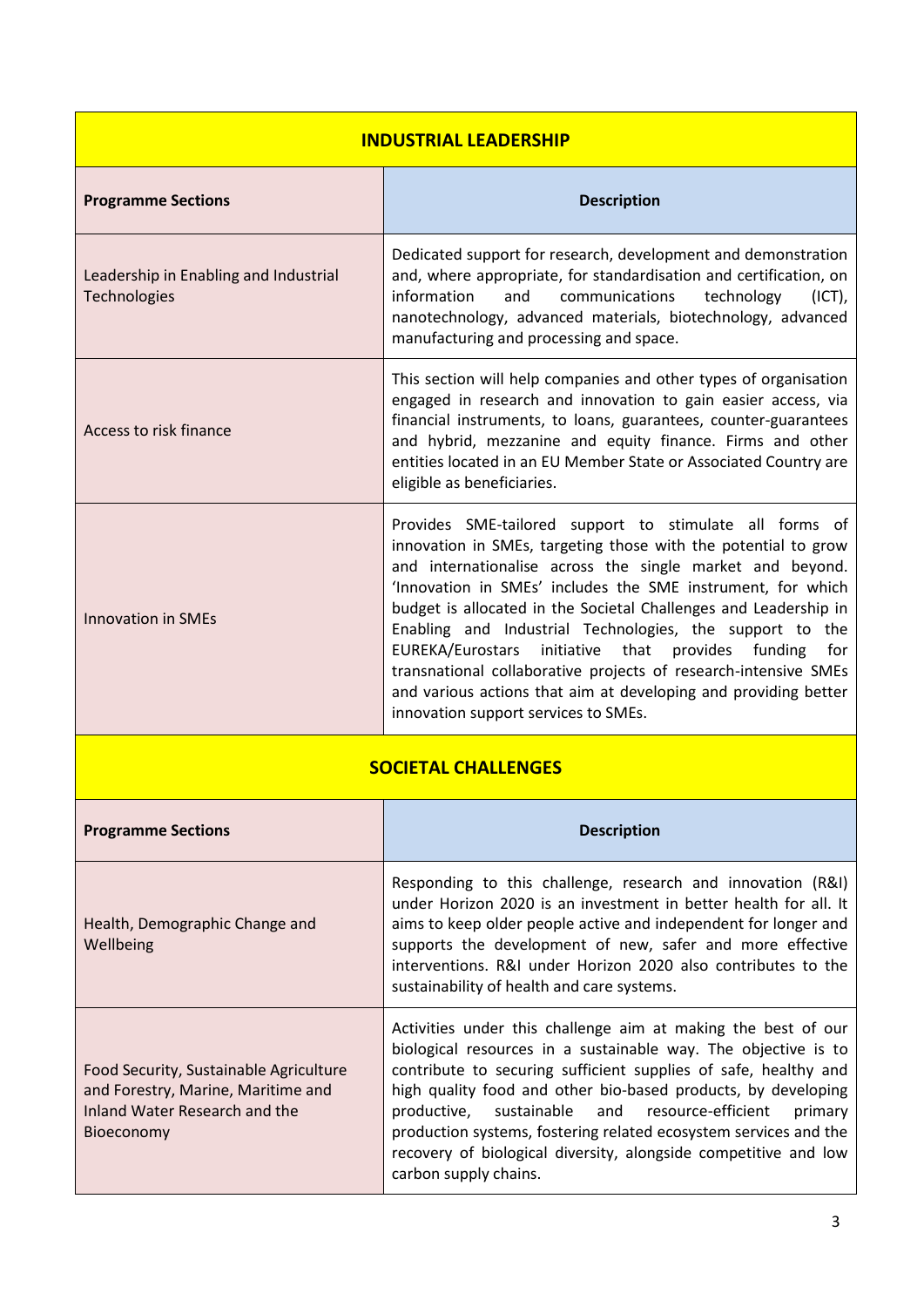| Secure, Clean and Efficient Energy                                               | The Energy Challenge is designed to support the transition to a<br>reliable, sustainable and competitive energy system.<br>It is structured around seven specific objectives and research<br>areas:<br>Reducing energy consumption and carbon footprint<br>$\bullet$<br>Low-cost, low-carbon electricity supply<br>Alternative fuels and mobile energy sources<br>A single, smart European electricity grid<br>New knowledge and technologies<br>Robust decision making and public engagement<br>Market uptake of energy and ICT innovation. |
|----------------------------------------------------------------------------------|----------------------------------------------------------------------------------------------------------------------------------------------------------------------------------------------------------------------------------------------------------------------------------------------------------------------------------------------------------------------------------------------------------------------------------------------------------------------------------------------------------------------------------------------|
| Smart, Green and Integrated Transport                                            | This challenge will contribute to four key objectives, each<br>supported by specific activities:<br>efficient<br>resource<br>transport<br>that<br>respects<br>the<br>$\bullet$<br>environment;<br>better mobility, less congestion, more safety and security;<br>٠<br>global leadership for the European transport industry;<br>a socio-economic and behavioural research and forward<br>looking activities for policy making.                                                                                                               |
| Climate Action, Environment, Resource<br><b>Efficiency and Raw Materials</b>     | This challenge funds research and innovation with the following<br>specific objectives:<br>to achieve a resource $-$ and water - efficient and climate<br>$\bullet$<br>change resilient economy and society,<br>the protection and sustainable management of natural<br>resources and ecosystems, and<br>a sustainable supply and use of raw materials, in order to<br>$\bullet$<br>meet the needs of a growing global population within the<br>sustainable limits of the planet's natural resources and<br>eco-systems.                     |
| Europe in a changing world - Inclusive,<br>innovative and reflective societies   | This challenge will address social exclusion, discriminations and<br>various forms of inequalities. It will explore new forms of<br>innovation and strengthen the evidence base for the Innovation<br>Union, the European Research Area and other relevant EU<br>policies. It will promote coherent and effective cooperation with<br>third countries. Finally, it will address the issues of memories,<br>identities, tolerance and cultural heritage.                                                                                      |
| Secure societies - Protecting freedom<br>and security of Europe and its citizens | The primary aims of challenge are:<br>to enhance the resilience of the European society against<br>natural and man-made disasters;<br>to fight crime and terrorism;<br>to improve border security;<br>to provide enhanced cyber-security.                                                                                                                                                                                                                                                                                                    |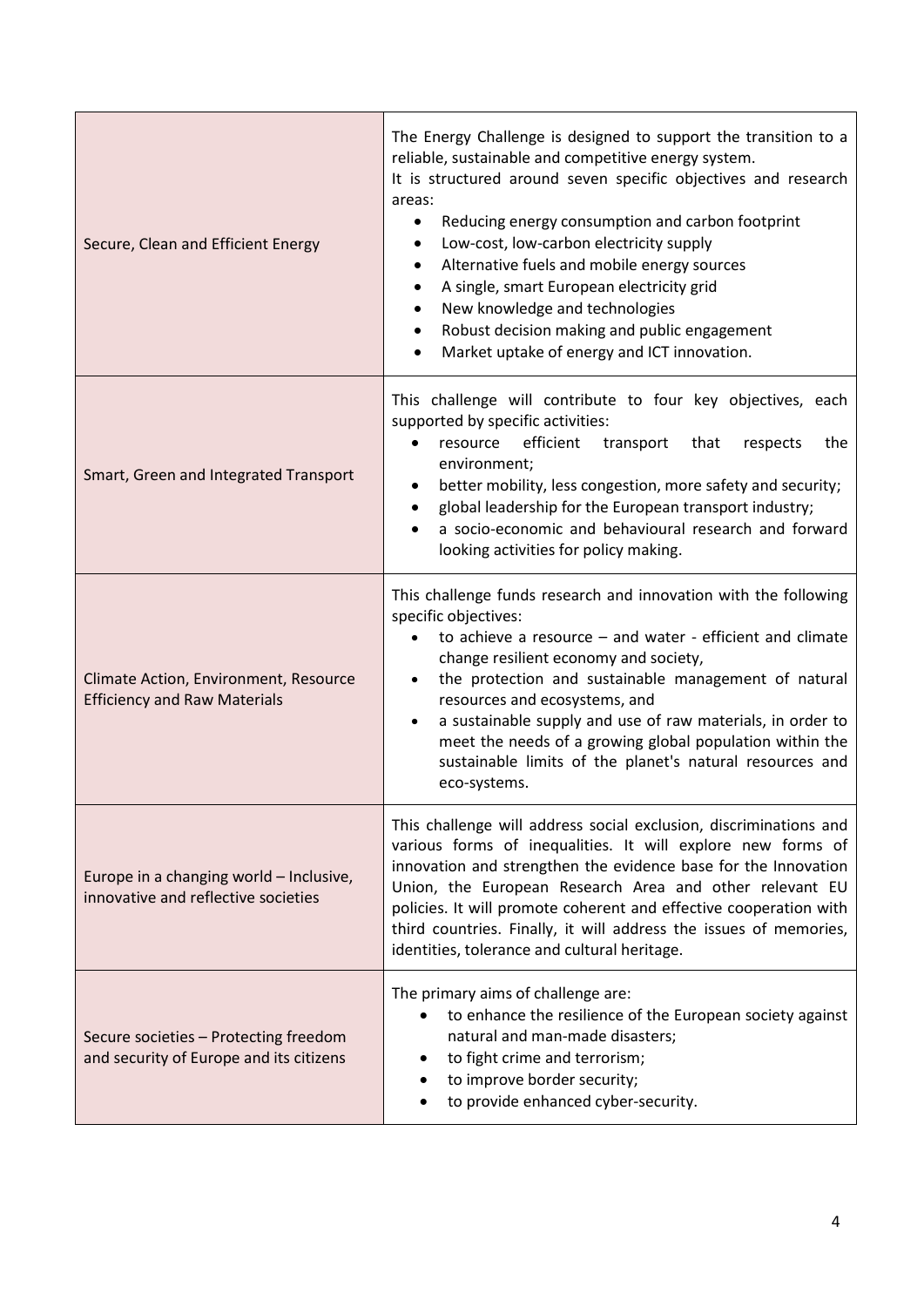## **Main types of actions under Horizon 2020** (*not applicable to ERC grants and MSCA*)

## **Research and innovation actions (RIA)**

*Description*: Action primarily consisting of activities aiming to establish new knowledge and/or to explore the feasibility of a new or improved technology, product, process, service or solution. For this purpose they may include basic and applied research, technology development and integration, testing and validation on a small-scale prototype in a laboratory or simulated environment.

Projects may contain closely connected but limited demonstration or pilot activities aiming to show technical feasibility in a near to operational environment.

*Duration*: usually 3 – 5 years.

*Minimum conditions*: 3 independent legal entities from 3 different EU Member States or H2020 Associated Countries.

*Occurrence*: most common type of projects.

#### **Innovation actions (IA)**

*Description*: Action primarily consisting of activities directly aiming at producing plans and arrangements or designs for new, altered or improved products, processes or services. For this purpose they may include prototyping, testing, demonstrating, piloting, large-scale product validation and market replication.

Projects may include limited research and development activities.

*Duration*: 2 – 3 years on average.

*Minimum conditions*: 3 independent legal entities from 3 different EU Member States or H2020 Associated Countries.

*Occurrence*: most frequent in the "Industrial Leadership" part of H2020.

## **Coordination and support actions (CSA)**

*Description*: Actions consisting primarily of accompanying measures such as standardisation, dissemination, awareness-raising and communication, networking, coordination or support services, policy dialogues and mutual learning exercises and studies, including design studies for new infrastructure and may also include complementary activities of strategic planning, networking and coordination between programmes in different countries.

*Duration*: 1 – 2 years.

*Minimum conditions*: 1 legal entity established in an EU Member States or H2020 Associated Country.

*Occurrence*: to be found throughout "Industrial Leadership" and "Societal Challenges", but less frequent than RIA or IA.